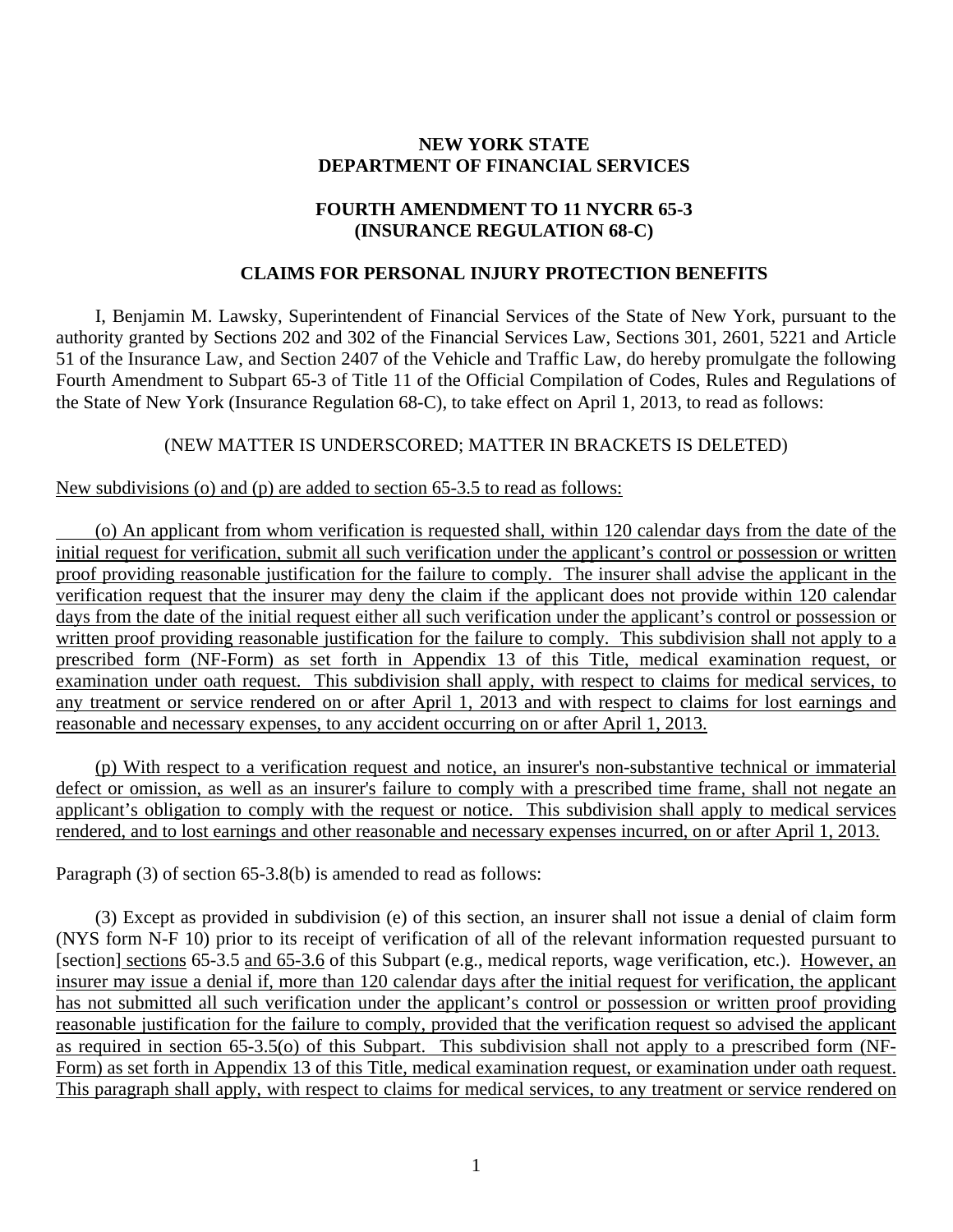or after April 1, 2013, and with respect to claims for lost earnings and reasonable and necessary expenses, to any accident occurring on or after April 1, 2013.

Subdivisions (g) through (j) of section 65-3.8 are relettered subdivisions (i) through (l) and new subdivisions (g) and (h) are added to read as follows:

(g)(1) Proof of the fact and amount of loss sustained pursuant to Insurance Law section 5106(a) shall not be deemed supplied by an applicant to an insurer and no payment shall be due for such claimed medical services under any circumstances:

(i) when the claimed medical services were not provided to an injured party; or

medical providers. (ii) for those claimed medical service fees that exceed the charges permissible pursuant to Insurance Law sections 5108(a) and (b) and the regulations promulgated thereunder for services rendered by

(2) This subdivision shall apply to medical services rendered on or after April 1, 2013.

(h) With respect to a denial of claim (NYS Form N-F 10), an insurer's non-substantive technical or immaterial defect or omission shall not affect the validity of a denial of claim. This subdivision shall apply to medical services rendered, and to lost earnings and other reasonable and necessary expenses incurred, on or after April 1, 2013.